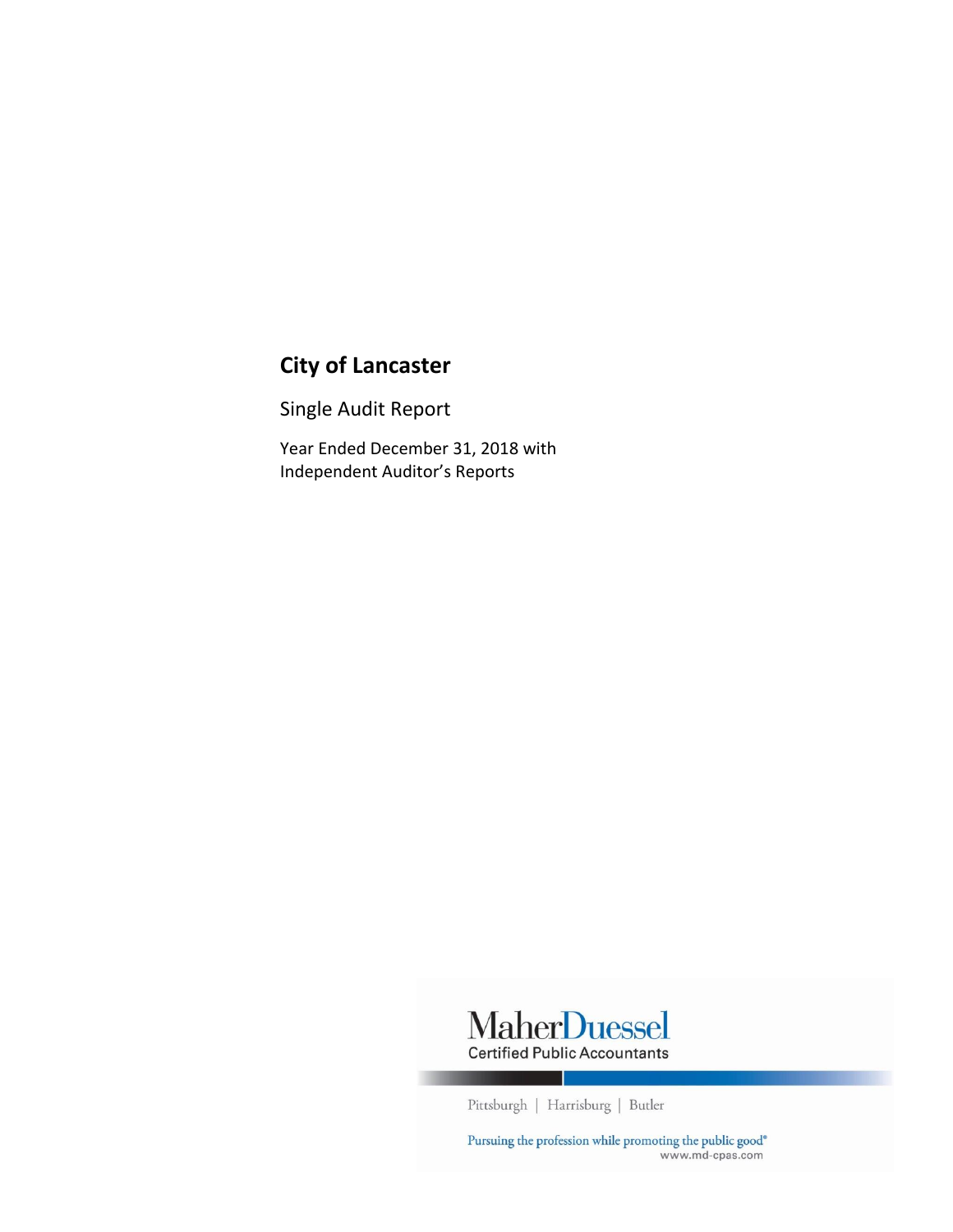# YEAR ENDED DECEMBER 31, 2018

# TABLE OF CONTENTS

| Independent Auditor's Report on Internal Control over Financial Reporting<br>and on Compliance and Other Matters Based on an Audit of Financial<br>Statements Performed in Accordance with Government Auditing<br><b>Standards</b> | 1  |
|------------------------------------------------------------------------------------------------------------------------------------------------------------------------------------------------------------------------------------|----|
| Independent Auditor's Report on Compliance for the Major Program and<br>on Internal Control over Compliance Required by the Uniform<br>Guidance                                                                                    | 3  |
| Schedule of Expenditures of Federal Awards                                                                                                                                                                                         | 6  |
| Notes to Schedule of Expenditures of Federal Awards                                                                                                                                                                                | 8  |
| Summary Schedule of Prior Audit Findings                                                                                                                                                                                           | 9  |
| Schedule of Findings and Questioned Costs                                                                                                                                                                                          | 10 |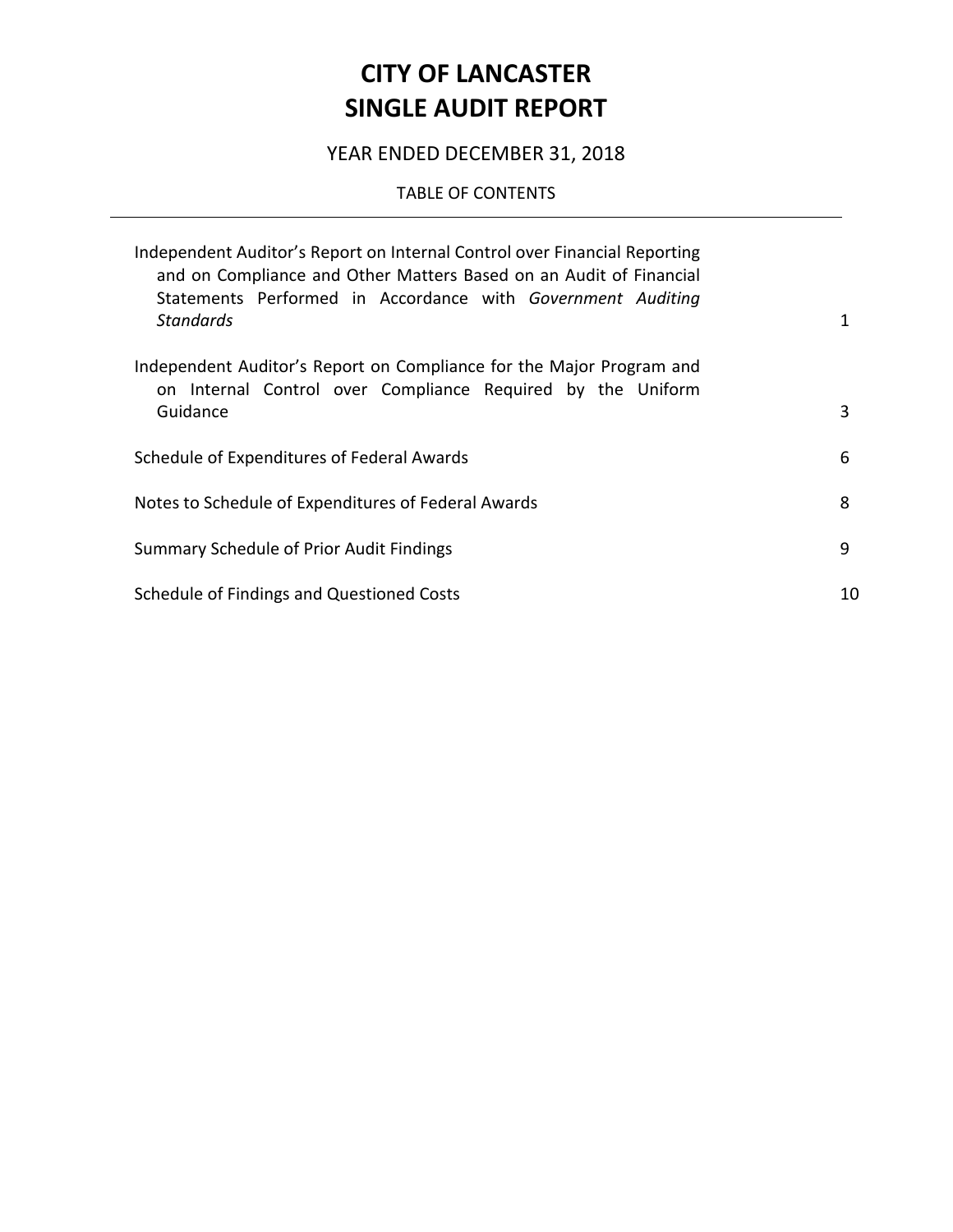# **MaherDuessel**

## **Independent Auditor's Report on Internal Control over Financial Reporting and on Compliance and Other Matters Based on an Audit of Financial Statements Performed in Accordance with** *Government Auditing Standards*

**To the Honorable Danene Sorace, Mayor and Members of City Council City of Lancaster, Pennsylvania** We have audited, in accordance with the auditing standards generally accepted in the United States of America and the standards applicable to financial audits contained in *Government Auditing Standards* issued by the Comptroller General of the United States, the financial statements of the

governmental activities, the business‐type activities, the aggregate discretely presented component units, each major fund, and the aggregate remaining fund information of the City of Lancaster, Pennsylvania (City), as of and for the year ended December 31, 2018, and the related notes to the financial statements, which collectively comprise the City's basic financial statements, and have issued our report thereon dated August 9, 2019. Our report includes a reference to other auditors who audited the financial statements of the Lancaster Industrial Development Authority, the Lancaster Recreation Commission, the Redevelopment Authority of the City of Lancaster, the Lancaster Downtown Investment District Authority, the City of Lancaster Land Bank Authority, and the City of Lancaster City Revitalization and Improvement Zone Authority, as described in our report on the City's financial statements. This report does not include the results of the other auditors' testing of internal control over financial reporting or compliance and other matters that are reported on separately by those auditors. The financial statements of the Parking Authority of the City of Lancaster, the Redevelopment Authority of the City of Lancaster, the Lancaster Downtown Investment District Authority, and the City of Lancaster Land Bank Authority were not audited in accordance with *Government Auditing Standards* and, accordingly, this report does not include reporting on internal control over financial reporting or instances of reportable noncompliance associated with the Parking Authority of the City of Lancaster, the Redevelopment Authority of the City of Lancaster, the Lancaster Downtown Investment District Authority, and the City of Lancaster Land Bank Authority.

#### **Internal Control over Financial Reporting**

In planning and performing our audit of the financial statements, we considered the City's internal control over financial reporting (internal control) to determine the audit procedures that are appropriate in the circumstances for the purpose of expressing our opinions on the financial statements, but not for the purpose of expressing an opinion on the effectiveness of the City's internal control. Accordingly, we do not express an opinion on the effectiveness of the City's internal control.

A deficiency in internal control exists when the design or operation of a control does not allow management or employees, in the normal course of performing their assigned functions, to prevent, or detect and correct, misstatements on a timely basis. A material weakness is a

 www.md‐cpas.com **State College | Erie | Lancaster**Pursuing the profession while promoting the public good© **Pittsburgh | Harrisburg | Butler**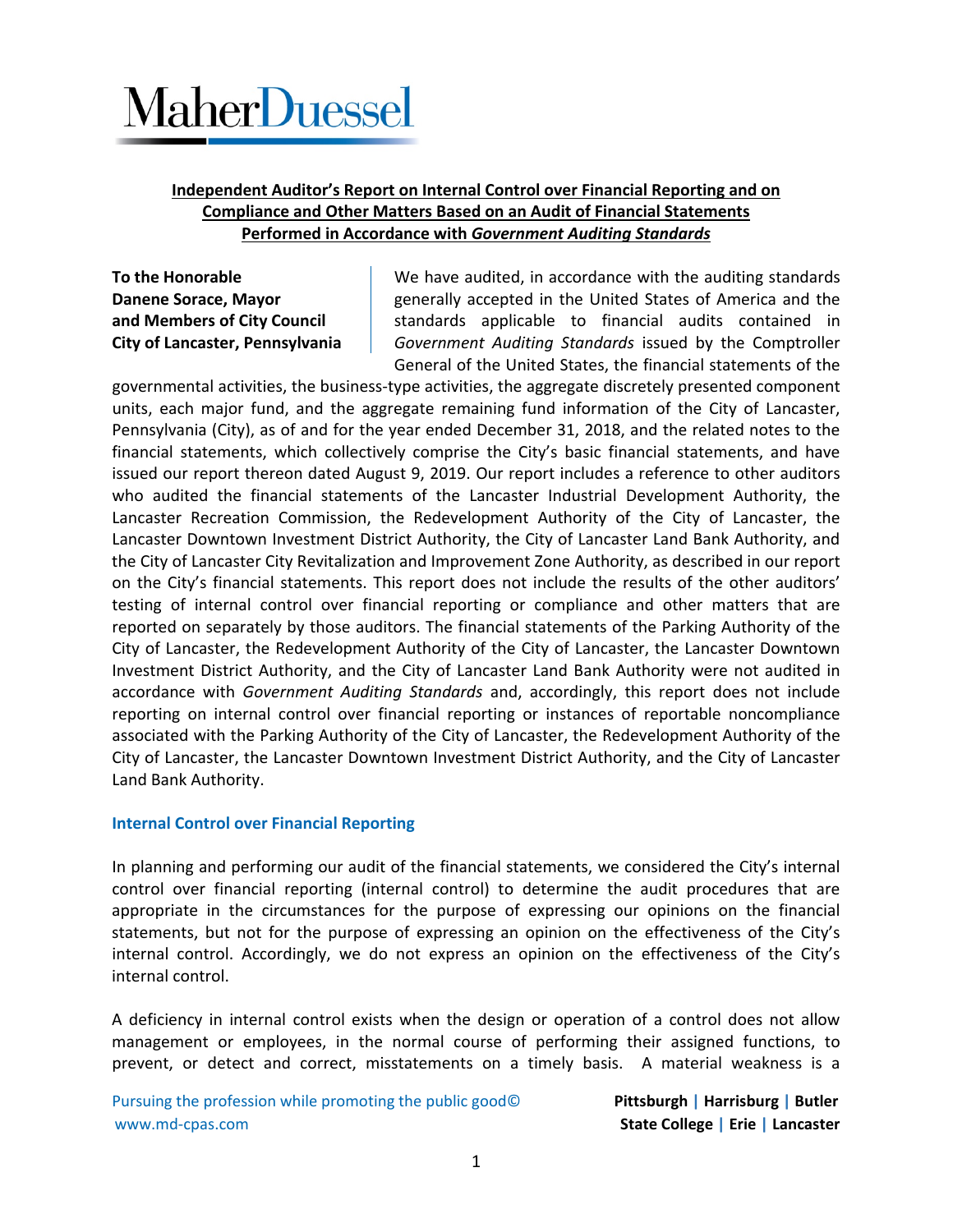To the Honorable Danene Sorace, Mayor and Members of City Council City of Lancaster, Pennsylvania Independent Auditor's Report on Internal Control over Financial Reporting

deficiency, or a combination of deficiencies, in internal control such that there is a reasonable possibility that a material misstatement of the entity's financial statements will not be prevented, or detected and corrected on a timely basis. A significant deficiency is a deficiency, or a combination of deficiencies, in internal control that is less severe than a material weakness, yet important enough to merit attention by those charged with governance.

Our consideration of internal control was for the limited purpose described in the first paragraph of this section and was not designed to identify all deficiencies in internal control that might be material weaknesses or significant deficiencies. Given these limitations, during our audit we did not identify any deficiencies in internal control that we consider to be material weaknesses. However, material weaknesses may exist that have not been identified.

#### **Compliance and Other Matters**

As part of obtaining reasonable assurance about whether the City's financial statements are free from material misstatement, we performed tests of its compliance with certain provisions of laws, regulations, contracts, and grant agreements, noncompliance with which could have a direct and material effect on the determination of financial statement amounts. However, providing an opinion on compliance with those provisions was not an objective of our audit and, accordingly, we do not express such an opinion. The results of our tests disclosed no instances of noncompliance or other matters that are required to be reported under *Government Auditing Standards.*

#### **Purpose of this Report**

The purpose of this report is solely to describe the scope of our testing of internal control and compliance and the results of that testing, and not to provide an opinion on the effectiveness of the entity's internal control or on compliance. This report is an integral part of an audit performed in accordance with *Government Auditing Standards* in considering the entity's internal control and compliance. Accordingly, this communication is not suitable for any other purpose.

*Maher Duessel*

Harrisburg, Pennsylvania August 9, 2019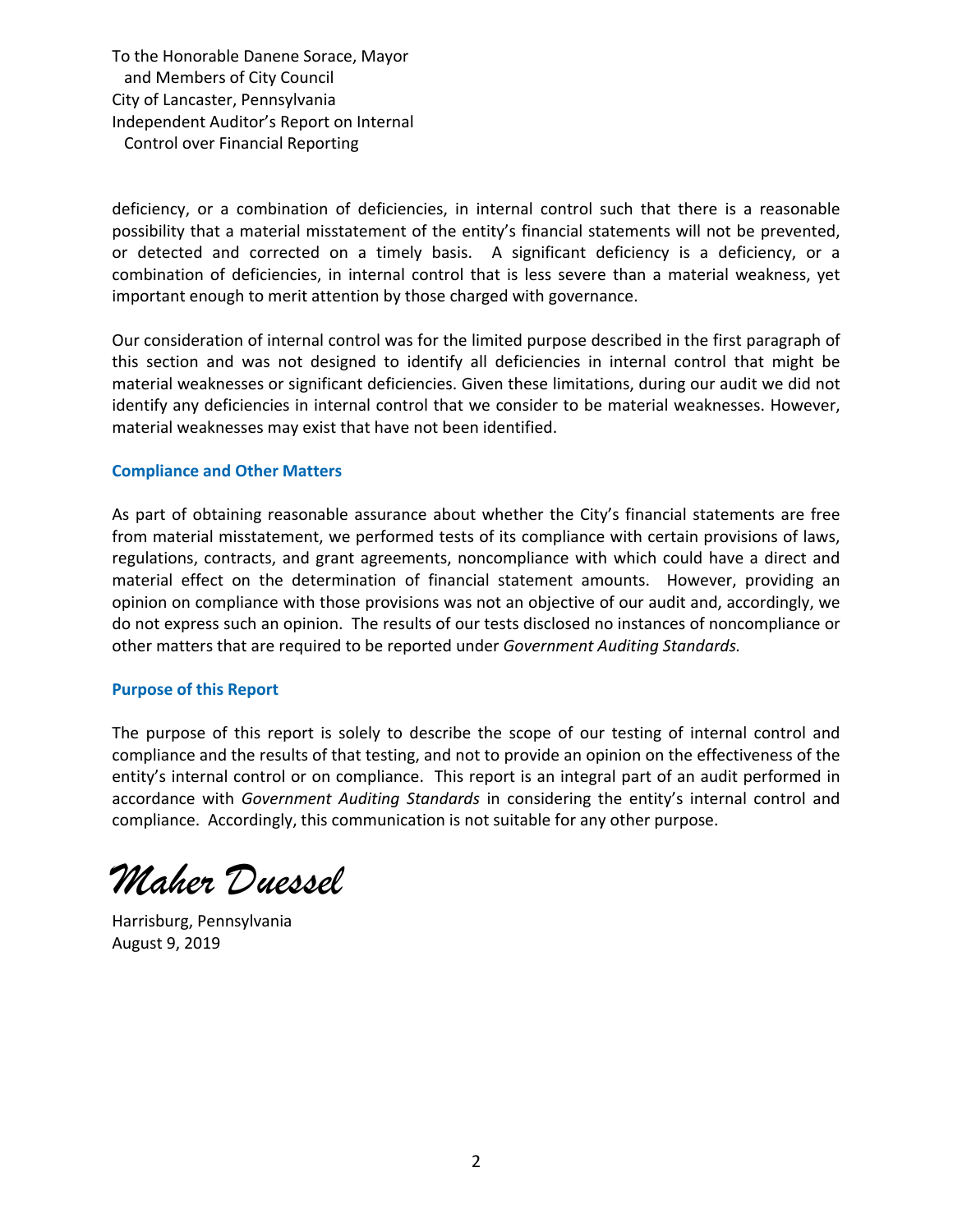

## **Independent Auditor's Report on Compliance for the Major Program and on Internal Control over Compliance Required by the Uniform Guidance**

**To the Honorable Danene Sorace, Mayor and Members of City Council City of Lancaster, Pennsylvania**

## **Report on Compliance for the Major Federal Program**

We have audited the City of Lancaster, Pennsylvania's (City) compliance with the types of compliance requirements described in the U.S. Office of Management and Budget

(OMB) *Compliance Supplement* that could have a direct and material effect on the City's major federal program for the year ended December 31, 2018. The City's major federal program is identified in the summary of auditor's results section of the accompanying schedule of findings and questioned costs.

## *Management's Responsibility*

Management is responsible for compliance with federal statutes, regulations, and the terms and conditions of its federal awards applicable to its federal programs.

## *Auditor's Responsibility*

Our responsibility is to express an opinion on compliance for the City's major federal program based on our audit of the types of compliance requirements referred to above. We conducted our audit of compliance in accordance with auditing standards generally accepted in the United States of America; the standards applicable to financial audits contained in *Government Auditing Standards*, issued by the Comptroller General of the United States; and the audit requirements of Title 2 U.S. *Code of Federal Regulations* Part 200, *Uniform Administrative Requirements, Cost Principles, and Audit Requirements for Federal Awards* (Uniform Guidance). Those standards and the Uniform Guidance require that we plan and perform the audit to obtain reasonable assurance about whether noncompliance with the types of compliance requirements referred to above that could have a direct and material effect on a major federal program occurred. An audit includes examining, on a test basis, evidence about the City's compliance with those requirements and performing such other procedures as we considered necessary in the circumstances.

We believe that our audit provides a reasonable basis for our opinion on compliance for the major federal program. However, our audit does not provide a legal determination of the City's compliance.

www.md-cpas.com Pursuing the profession while promoting the public good© **Pittsburgh | Harrisburg | Butler**

State College | Erie | Lancaster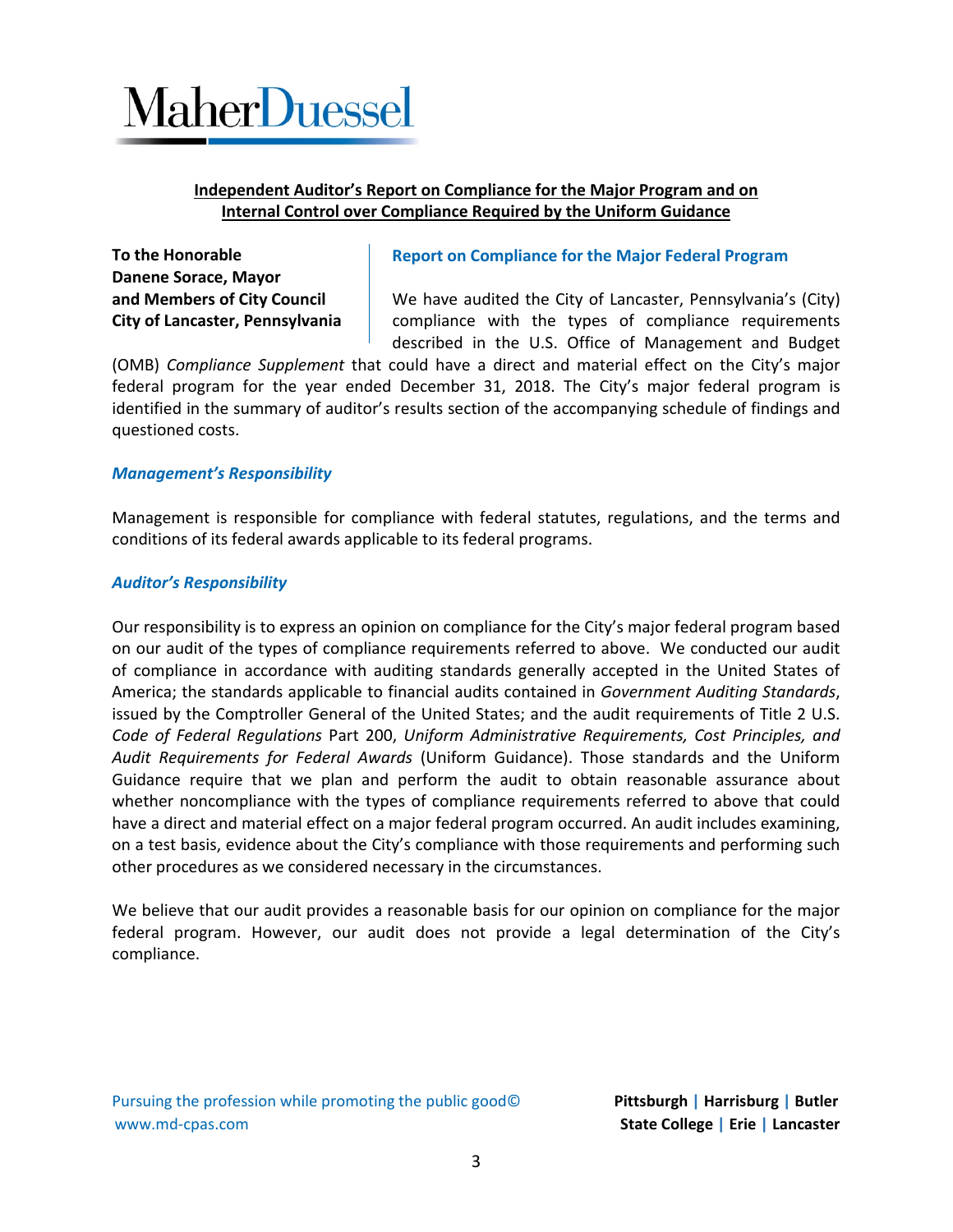To the Honorable Danene Sorace, Mayor and Members of City Council City of Lancaster, Pennsylvania Independent Auditor's Report on Compliance for the Major Program

#### *Opinion on the Major Federal Program*

In our opinion, the City complied, in all material respects, with the types of compliance requirements referred to above that could have a direct and material effect on its major federal program for the year ended December 31, 2018.

#### **Report on Internal Control over Compliance**

Management of the City is responsible for establishing and maintaining effective internal control over compliance with the types of compliance requirements referred to above. In planning and performing our audit of compliance, we considered the City's internal control over compliance with the types of requirements that could have a direct and material effect on the major federal program to determine the auditing procedures that are appropriate in the circumstances for the purpose of expressing an opinion on compliance for the major federal program and to test and report on internal control over compliance in accordance with the Uniform Guidance, but not for the purpose of expressing an opinion on the effectiveness of internal control over compliance. Accordingly, we do not express an opinion on the effectiveness of the City's internal control over compliance.

A deficiency in internal control over compliance exists when the design or operation of a control over compliance does not allow management or employees, in the normal course of performing their assigned functions, to prevent, or detect and correct, noncompliance with a type of compliance requirement of a federal program on a timely basis. A material weakness in internal control over compliance is a deficiency, or combination of deficiencies, in internal control over compliance, such that there is a reasonable possibility that material noncompliance with a type of compliance requirement of a federal program will not be prevented, or detected and corrected, on a timely basis. A significant deficiency in internal control over compliance is a deficiency, or a combination of deficiencies, in internal control over compliance with a type of compliance requirement of a federal program that is less severe than a material weakness in internal control over compliance, yet important enough to merit attention by those charged with governance.

Our consideration of internal control over compliance was for the limited purpose described in the first paragraph of this section and was not designed to identify all deficiencies in internal control over compliance that might be material weaknesses or significant deficiencies and, therefore, material weaknesses or significant deficiencies may exist that have not been identified. We did not identify any deficiencies in internal control over compliance that we consider to be material weaknesses. However, we did identify a certain deficiency in internal control over compliance, described in the accompanying schedule of findings and questioned costs as Finding 2018‐001, that we consider to be a significant deficiency.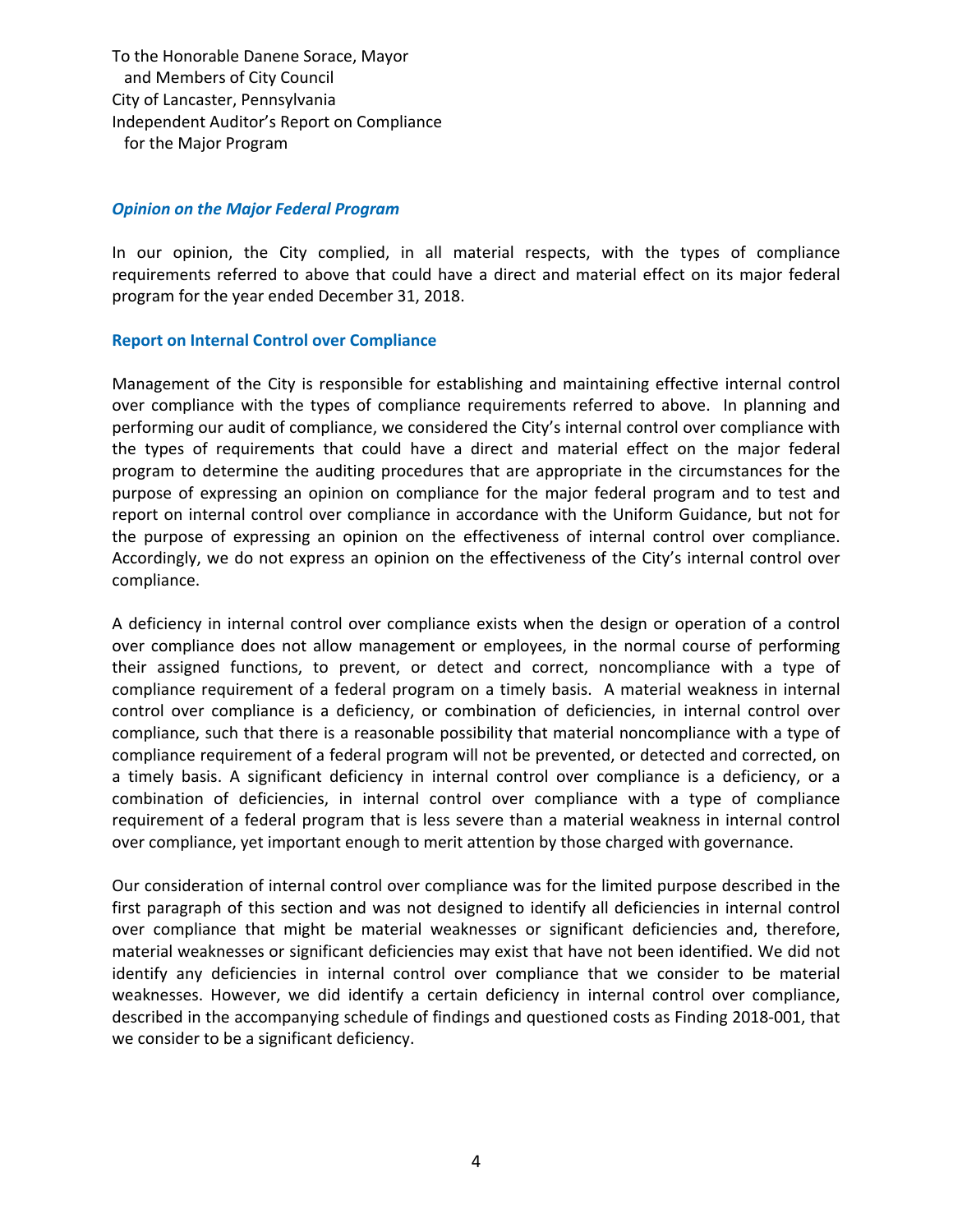To the Honorable Danene Sorace, Mayor and Members of City Council City of Lancaster, Pennsylvania Independent Auditor's Report on Compliance for the Major Program

The City's response to the internal control over compliance finding identified in our audit is described in the accompanying schedule of findings and questioned costs. The City's response was not subjected to the auditing procedures applied in the audit of compliance and, accordingly, we express no opinion on the response.

#### **Report on Schedule of Expenditures of Federal Awards Required by the Uniform Guidance**

We have audited the financial statements of the governmental activities, the business-type activities, the aggregate discretely presented component units, each major fund, and the aggregate remaining fund information of the City as of and for the year ended December 31, 2018, and the related notes to the financial statements, which collectively comprise the City's basic financial statements. We issued our report thereon dated August 9, 2019, which contained unmodified opinions on those financial statements. We did not audit the financial statements of the Lancaster Industrial Development Authority, the Lancaster Recreation Commission, the Redevelopment Authority of the City of Lancaster, the Lancaster Downtown Investment District Authority, the City of Lancaster Land Bank Authority, and the City of Lancaster City Revitalization and Improvement Zone Authority. Our audit was conducted for the purpose of forming opinions on the financial statements that collectively comprise the basic financial statements. The accompanying schedule of expenditures of federal awards (schedule) is presented for purposes of additional analysis as required by the Uniform Guidance and is not a required part of the basic financial statements. Such information is the responsibility of management and was derived from and relates directly to the underlying accounting and other records used to prepare the basic financial statements. The information has been subjected to the auditing procedures applied in the audit of the financial statements and certain additional procedures, including comparing and reconciling such information directly to the underlying accounting and other records used to prepare the basic financial statements or to the basic financial statements themselves, and other additional procedures in accordance with auditing standards generally accepted in the United States of America. In our opinion, the schedule is fairly stated in all material respects in relation to the basic financial statements as a whole.

The purpose of this report on internal control over compliance is solely to describe the scope of our testing of internal control over compliance and the results of that testing based on the requirements of the Uniform Guidance. Accordingly, this report is not suitable for any other purpose.

*Maher Duessel*

Harrisburg, Pennsylvania August 9, 2019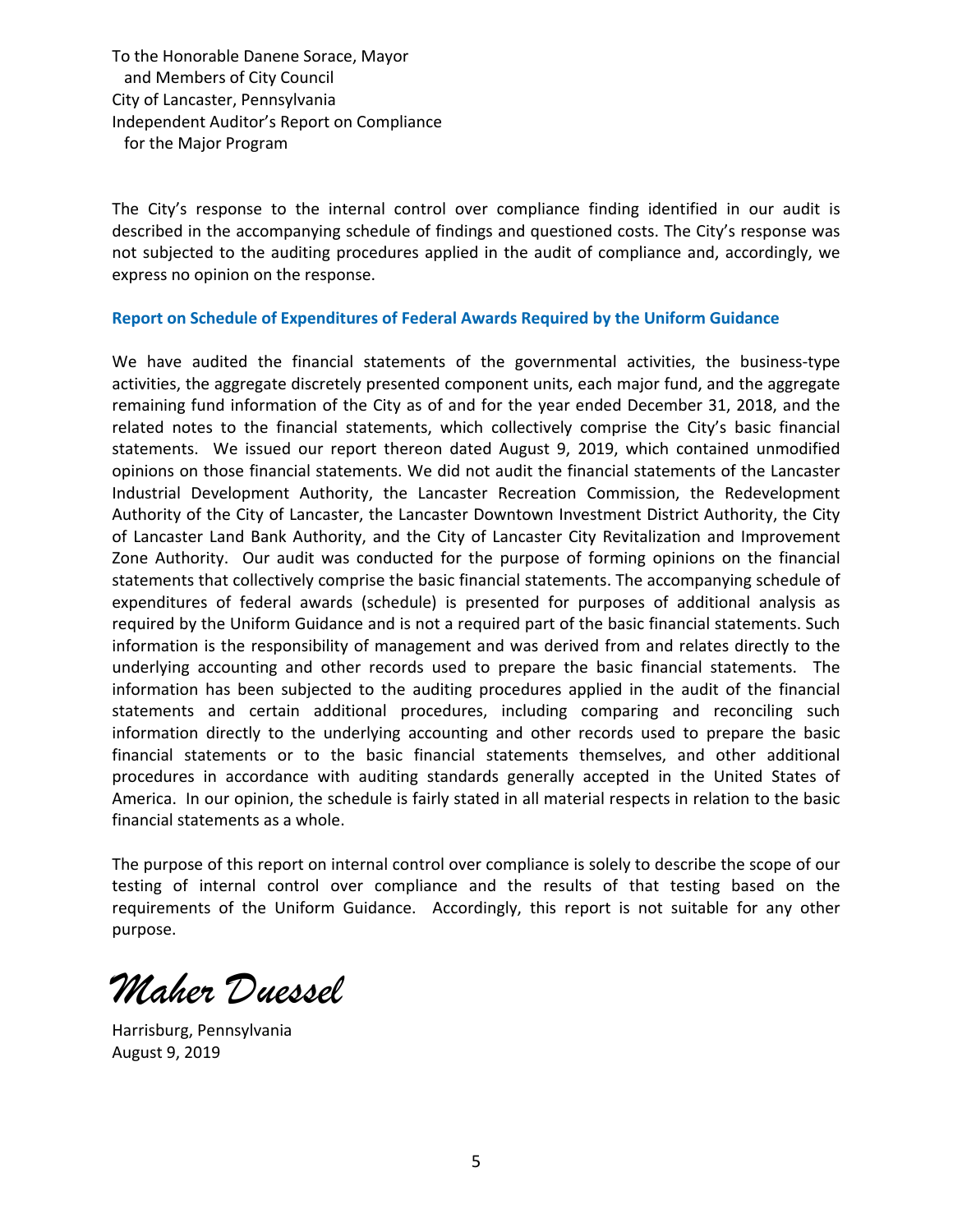# **CITY OF LANCASTER**

# SCHEDULE OF EXPENDITURES OF FEDERAL AWARDS

## YEAR ENDED DECEMBER 31, 2018

| <b>Federal Grantor</b><br>Project Title                                                                              | Source<br>Code | Federal<br><b>CFDA</b><br>Number | Grant<br>Pass-Through<br>Grantor's Number | Period Beginning/<br><b>Ending Date</b> | <b>Grant Amount</b> | Expenditures | Payments Made<br>to Subrecipients |
|----------------------------------------------------------------------------------------------------------------------|----------------|----------------------------------|-------------------------------------------|-----------------------------------------|---------------------|--------------|-----------------------------------|
| U.S. Department of Agriculture:                                                                                      |                |                                  |                                           |                                         |                     |              |                                   |
| <b>Forest Health Protection</b>                                                                                      | D              | 10.680                           | 4000019692                                | 04/01/15 - 03/31/18                     | \$<br>21,000        | 190<br>\$    | \$                                |
| Cooperative Forestry Assistance                                                                                      | D              | 10.664                           | 1301-17-055725                            | 07/01/17 - 06/30/19                     | 31,650              | 27,655       |                                   |
| Total U.S. Department of Agriculture                                                                                 |                |                                  |                                           |                                         |                     | 27,845       |                                   |
| U.S. Department of Housing and Urban Development:<br><b>CDBG</b> - Entitlement Grants Cluster:                       |                |                                  |                                           |                                         |                     |              |                                   |
| <b>Community Development Block Grant</b>                                                                             | D              | 14.218                           | B-17-MC-42-0010                           | $01/01/17 - 12/31/17$                   | 1,594,384           | 1,120,535    | 119,707                           |
| Passed through the County of Lancaster:<br>HOME Investment Partnerships Program                                      |                | 14.239                           | M-18-DC-42-0210                           | $01/01/18 - 12/31/18$                   | 580,702             | 43,051       |                                   |
| <b>Emergency Solutions Grant Program</b>                                                                             | D              | 14.231                           | E-16-MC-42-0010                           | 07/01/16 - 06/30/17                     | 140,679             | 2,449        |                                   |
| <b>Emergency Solutions Grant Program</b>                                                                             | D              | 14.231                           | E-17-MC-42-0010                           | 07/01/17 - 06/30/18                     | 141,883             | 44,143       | 33,542                            |
| <b>Emergency Solutions Grant Program</b>                                                                             | D              | 14.231                           | E-18-MC-42-0010                           | 07/01/18 - 06/30/19                     | 139,155             | 55,199       | 49,235                            |
| Subtotal 14.231                                                                                                      |                |                                  |                                           |                                         |                     | 101,791      | 82,777                            |
| Lead-Based Paint Hazard Control in                                                                                   |                |                                  |                                           |                                         |                     |              |                                   |
| Privately-Owned Housing                                                                                              | D              | 14.900                           | PAHLB0627-16                              | 03/01/17 - 02/01/19                     | 1,330,295           | 477,995      | 19,391                            |
| Passed through the PA Department of Health:<br>Passed through Lawrence County:<br>Lead-Based Paint Hazard Control in |                |                                  |                                           |                                         |                     |              |                                   |
| Privately-Owned Housing                                                                                              |                | 14.900                           | PALHB0605-15                              | 10/01/15 - 09/30/18                     | 453,495             | 43,051       |                                   |
| Subtotal 14.900                                                                                                      |                |                                  |                                           |                                         |                     | 521,046      | 19,391                            |
| Total U.S. Department of Housing and<br>Urban Development                                                            |                |                                  |                                           |                                         |                     | 1,786,423    | 221,875                           |
| U.S. Department of Interior:<br>Passed through the PA Historical and<br><b>Museum Commission:</b>                    |                |                                  |                                           |                                         |                     |              |                                   |
| Historic Preservation Fund - Grants-In-Aid                                                                           |                | 15.904                           | ME-61702                                  | 08/01/17 - 07/31/18                     | 13,200              | 5,677        |                                   |
| Historic Preservation Fund - Grants-In-Aid                                                                           |                | 15.904                           | ME-61804                                  | 08/01/18 - 07/31/19                     | 13,400              | 7,230        |                                   |
| Subtotal 15.904                                                                                                      |                |                                  |                                           |                                         |                     | 12,907       |                                   |
| Total U.S. Department of Interior                                                                                    |                |                                  |                                           |                                         |                     | 12,907       |                                   |
|                                                                                                                      |                |                                  |                                           |                                         |                     |              | (Continued)                       |

See accompanying notes to schedule of expenditures of federal awards.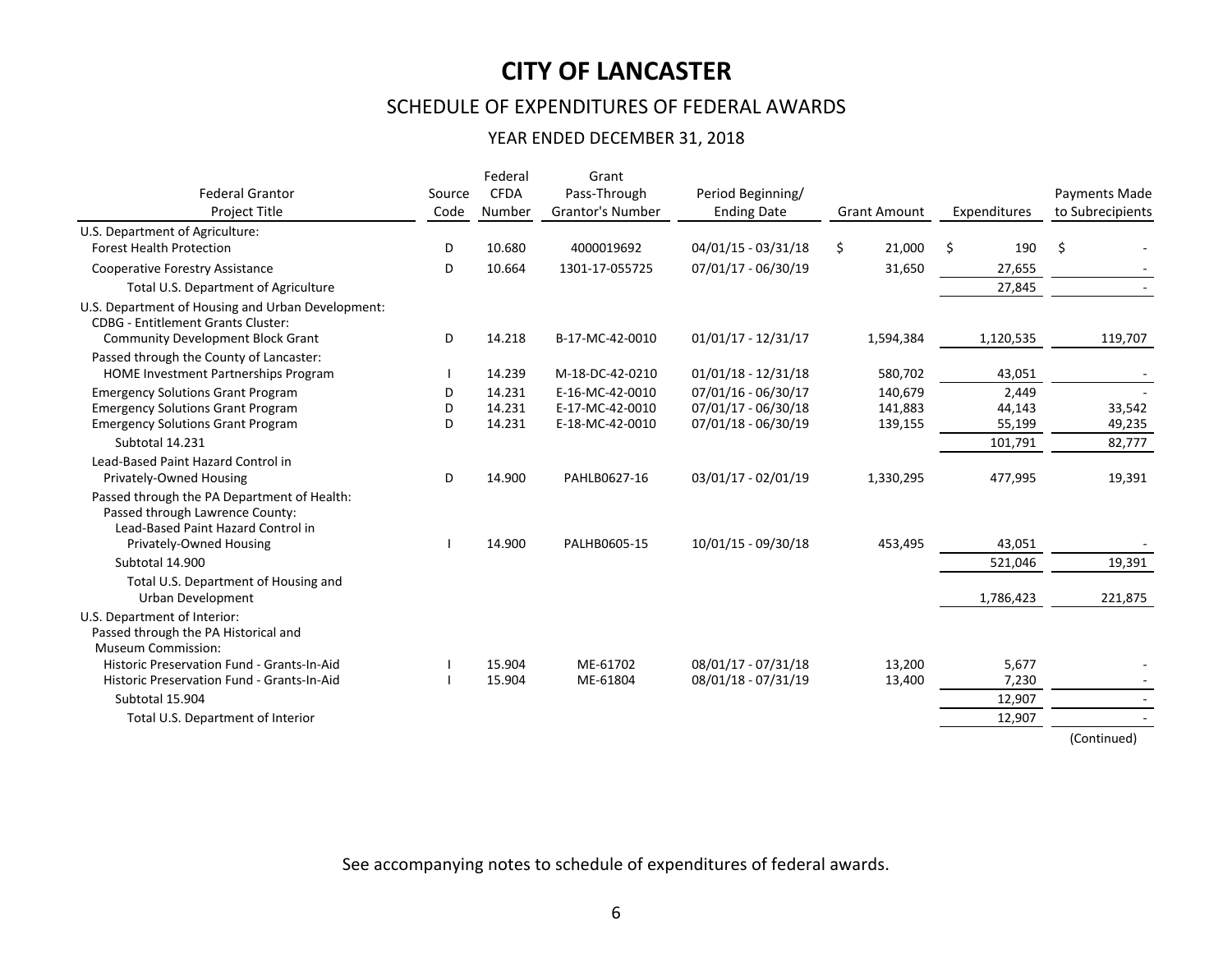# **CITY OF LANCASTER**

# SCHEDULE OF EXPENDITURES OF FEDERAL AWARDS

## YEAR ENDED DECEMBER 31, 2018 (Continued)

|                                                                                                                                                                                                    |        | Federal     | Grant                        |                       |                     |                  |                  |
|----------------------------------------------------------------------------------------------------------------------------------------------------------------------------------------------------|--------|-------------|------------------------------|-----------------------|---------------------|------------------|------------------|
| <b>Federal Grantor</b>                                                                                                                                                                             | Source | <b>CFDA</b> | Pass-Through                 | Period Beginning/     |                     |                  | Payments Made    |
| Project Title                                                                                                                                                                                      | Code   | Number      | Grantor's Number             | <b>Ending Date</b>    | <b>Grant Amount</b> | Expenditures     | to Subrecipients |
| U.S. Department of Justice:                                                                                                                                                                        |        |             |                              |                       |                     |                  |                  |
| Edward Byrne Memorial Justice Assistance Grant                                                                                                                                                     | D      | 16.738      | 2016-DJ-BX-0641              | 10/01/16 - 09/30/20   | 44,643              | 44,643           |                  |
| Total U.S. Department of Justice                                                                                                                                                                   |        |             |                              |                       |                     | 44,643           |                  |
| U.S. Environmental Protection Agency:<br>Passed through the National Fish and Wildlife<br>Foundation:                                                                                              |        |             |                              |                       |                     |                  |                  |
| Chesapeake Bay Program                                                                                                                                                                             |        | 66.466      | 0602-12-033907               | 12/01/12 - 12/01/17   | 500,000             | 79,852           |                  |
| Chesapeake Bay Program                                                                                                                                                                             |        | 66.466      | 4100074159                   | 06/01/16 - 06/30/19   | 200,000             | 17,878           |                  |
| Chesapeake Bay Program                                                                                                                                                                             |        | 66.466      | 16003                        | 05/16/18 - 05/15/19   | 30,000              | 20,757           |                  |
| Subtotal 66.466                                                                                                                                                                                    |        |             |                              |                       |                     | 118,487          |                  |
| Passed through Pennsylvania Infrastructure<br>Investment Authority:<br>Clean Water State Revolving Funds Cluster:<br>Capitalization Grants for Clean Water State                                   |        |             |                              |                       |                     |                  |                  |
| <b>Revolving Funds</b>                                                                                                                                                                             |        | 66.458      | 72405                        | 06/26/14 - 01/01/17   | 5,500,000           | 5,003            |                  |
| Total U.S. Environmental Protection Agency<br>U.S. Department of Transportation:<br>Passed through the Pennsylvania Department of<br>Transportation:<br>Highway Planning and Construction Cluster: |        |             |                              |                       |                     | 123,490          |                  |
| <b>Highway Planning and Construction</b>                                                                                                                                                           |        | 20.205      | 102507                       | $01/01/16 - 02/01/18$ | 48,000              | 13,573           |                  |
| <b>Highway Planning and Construction</b>                                                                                                                                                           |        | 20.205      | 102507                       | $01/08/15 - 01/08/17$ | 48,000              | 12,177           |                  |
| Total Highway and Planning Construction Cluster                                                                                                                                                    |        |             |                              |                       |                     | 25,750           |                  |
| Highway Safety Cluster: State and Community<br><b>Highway Safety</b>                                                                                                                               | D      |             | 20.600 HSGP-2018-36301-00020 | 06/26/18 - 09/30/18   | 26,652              | 14,469           |                  |
| Total U.S. Department of Transportation                                                                                                                                                            |        |             |                              |                       |                     | 40,219           |                  |
| U.S. Department of Homeland Security:<br>Assistance to Firefighters Grant<br>Total U.S. Department of Homeland Security                                                                            | D      | 97.044      | EMW-2106-FO-06578            | 09/01/17 - 08/31/18   | 82,227              | 82,277<br>82,277 |                  |
|                                                                                                                                                                                                    |        |             |                              |                       |                     |                  |                  |
| <b>Total Expenditures of Federal Awards</b>                                                                                                                                                        |        |             |                              |                       |                     | 2,117,804        | 221,875<br>\$    |
| Legend:<br><b>Direct Funding</b><br>D<br>- Indirect Funding                                                                                                                                        |        |             |                              |                       |                     |                  | (Concluded)      |

CFDA - Catalog of Federal Domestic Assistance

See accompanying notes to schedule of expenditures of federal awards.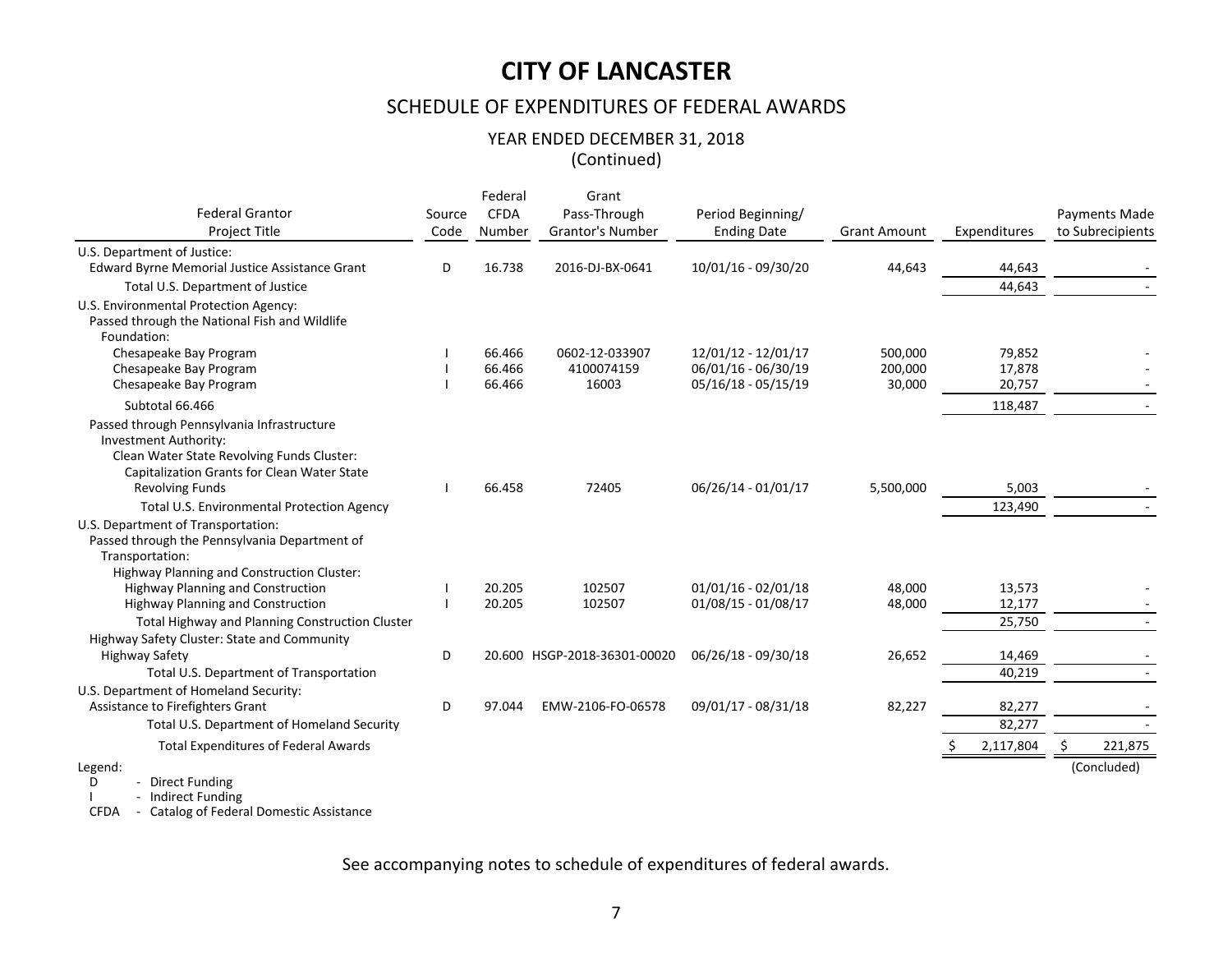# NOTES TO SCHEDULE OF EXPENDITURES OF FEDERAL AWARDS

YEAR ENDED DECEMBER 31, 2018

# **1. Basis of Presentation and Summary of Significant Accounting Policies**

The accompanying schedule of expenditures of federal awards (Schedule) includes the federal grant activity of the City of Lancaster (City) and is presented on the modified accrual basis of accounting. The information in this Schedule is presented in accordance with the requirements of Title 2 U.S. *Code of Federal Regulations* (CFR) Part 200, *Uniform Administrative Requirements, Cost Principles, and Audit Requirements for Federal Awards* (Uniform Guidance). Therefore, some amounts presented in this Schedule may differ from amounts presented in, or used in the preparation of, the City's financial statements.

Such expenditures are recognized following, as applicable, either the cost principles in U.S. Office of Management and Budget (OMB) Circular A-87, *Cost Principles for State, Local and Indian Tribal Governments,* or the cost principles contained in the Uniform Guidance, wherein certain types of expenditures are not allowable or are limited as to reimbursement.

The City has not elected to use the 10-percent de minimis indirect cost rate, as allowed under the Uniform Guidance.

# **2. Reconciliation of PENNVEST Draws and Expenditures**

The following is a reconciliation of the draws made during the year ended December 31, 2018 to the total expenditures, as presented on the Schedule:

| Draws received during year ended December 31, 2018 | 105,959    |
|----------------------------------------------------|------------|
| Accounts payable as of December 31, 2017           | (100, 956) |
| Current year expenditures, as reported on          |            |
| the Schedule of Expenditures of Federal Awards     | 5,003      |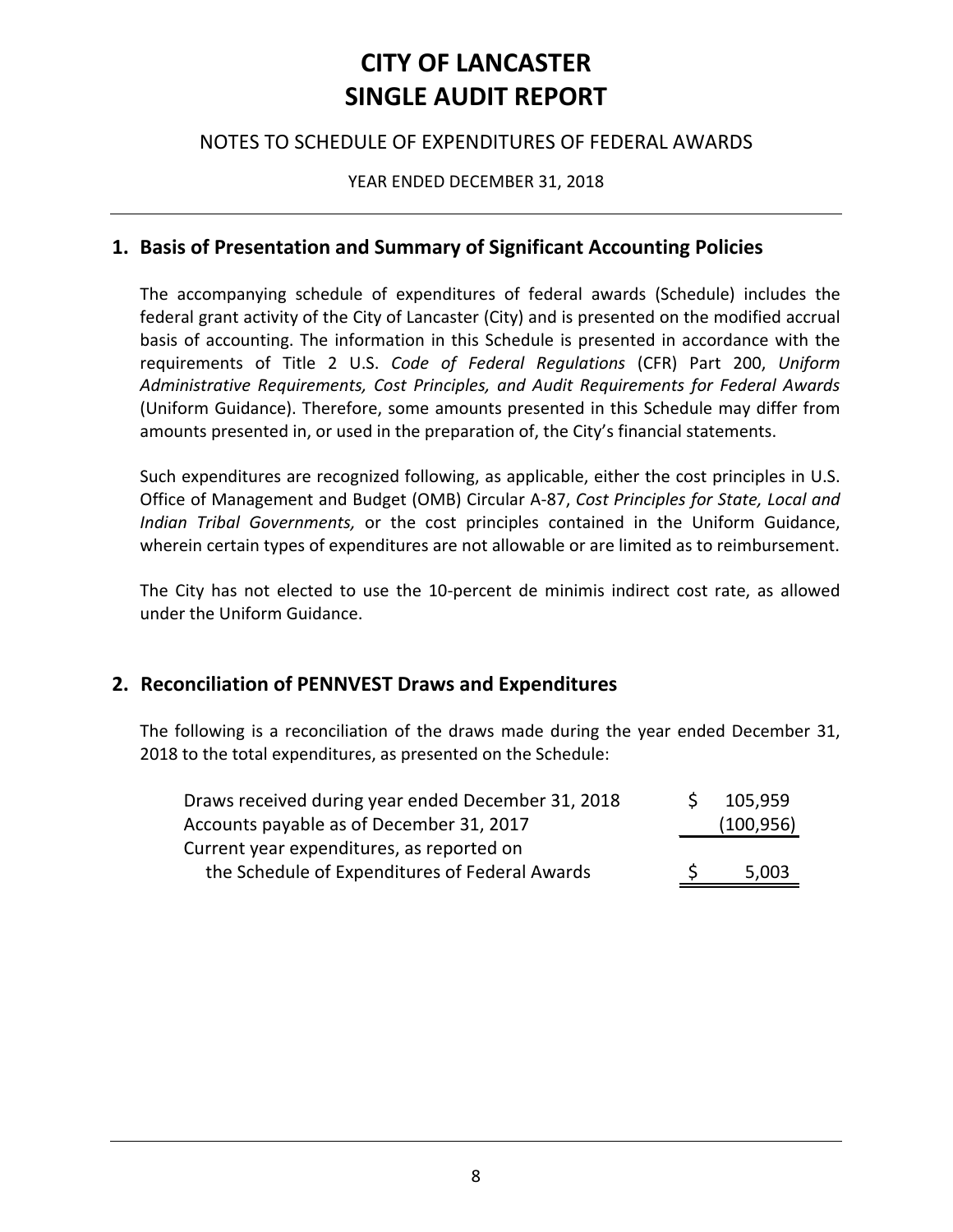## SUMMARY SCHEDULE OF PRIOR AUDIT FINDINGS

YEAR ENDED DECEMBER 31, 2018

I. Findings related to the financial statements which are required to be reported in accordance with GAGAS.

## **None noted.**

II. Findings and questioned costs for federal awards.

 **None noted.**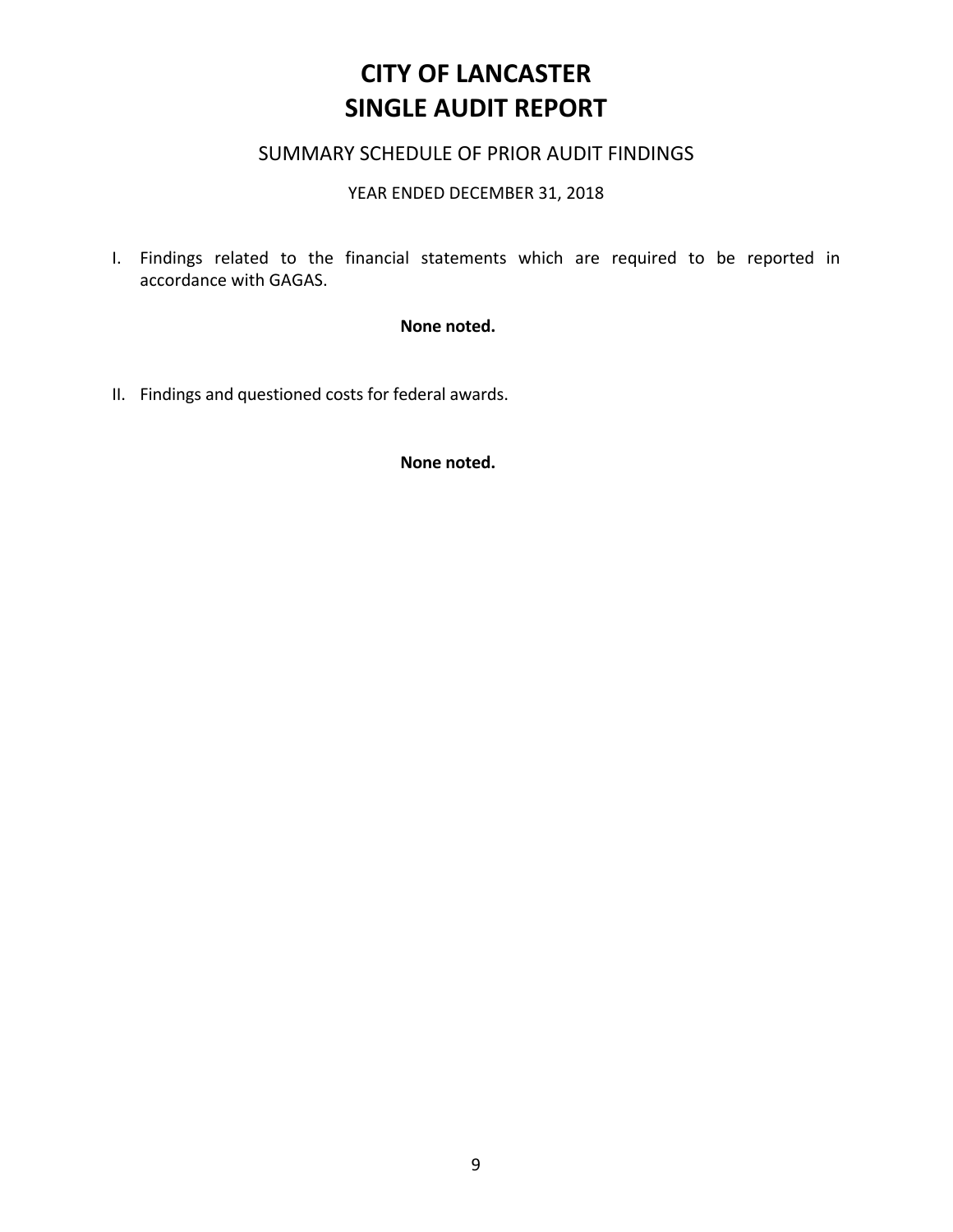# SCHEDULE OF FINDINGS AND QUESTIONED COSTS

## YEAR ENDED DECEMBER 31, 2018

## I. Summary of Audit Results

- 1. Type of auditor's report issued: Unmodified, prepared in accordance with Generally Accepted Accounting Principles
- 2. Internal control over financial reporting:

| Material weakness(es) identified? $\Box$ yes $\boxtimes$ no                   |  |  |  |  |
|-------------------------------------------------------------------------------|--|--|--|--|
| Significant deficiency(ies) identified that are not considered to be material |  |  |  |  |
| weakness(es)? $\Box$ yes $\boxtimes$ none reported                            |  |  |  |  |

- 3. Noncompliance material to financial statements noted?  $\Box$  yes  $\boxtimes$  no
- 4. Internal control over major programs:

| Material weakness(es) identified? $\Box$ yes $\boxtimes$ no                   |  |  |  |  |
|-------------------------------------------------------------------------------|--|--|--|--|
| Significant deficiency(ies) identified that are not considered to be material |  |  |  |  |
| weakness(es)? $\boxtimes$ yes $\Box$ none reported                            |  |  |  |  |

- 5. Type of auditor's report issued on compliance for major programs: Unmodified
- 6. Any audit findings disclosed that are required to be reported in accordance with 2 CFR section 200.516(a)?  $\boxtimes$  yes  $\Box$  no
- 7. Major Programs:

| CFDA Numbers | Name of Federal Program or Cluster                 |
|--------------|----------------------------------------------------|
| 14.900       | Lead-Based Paint Hazard Control in Privately-Owned |
|              | Housing                                            |

- 8. Dollar threshold used to distinguish between type A and type B programs: \$750,000
- 9. Auditee qualified as low-risk auditee?  $\boxtimes$  yes  $\Box$  no